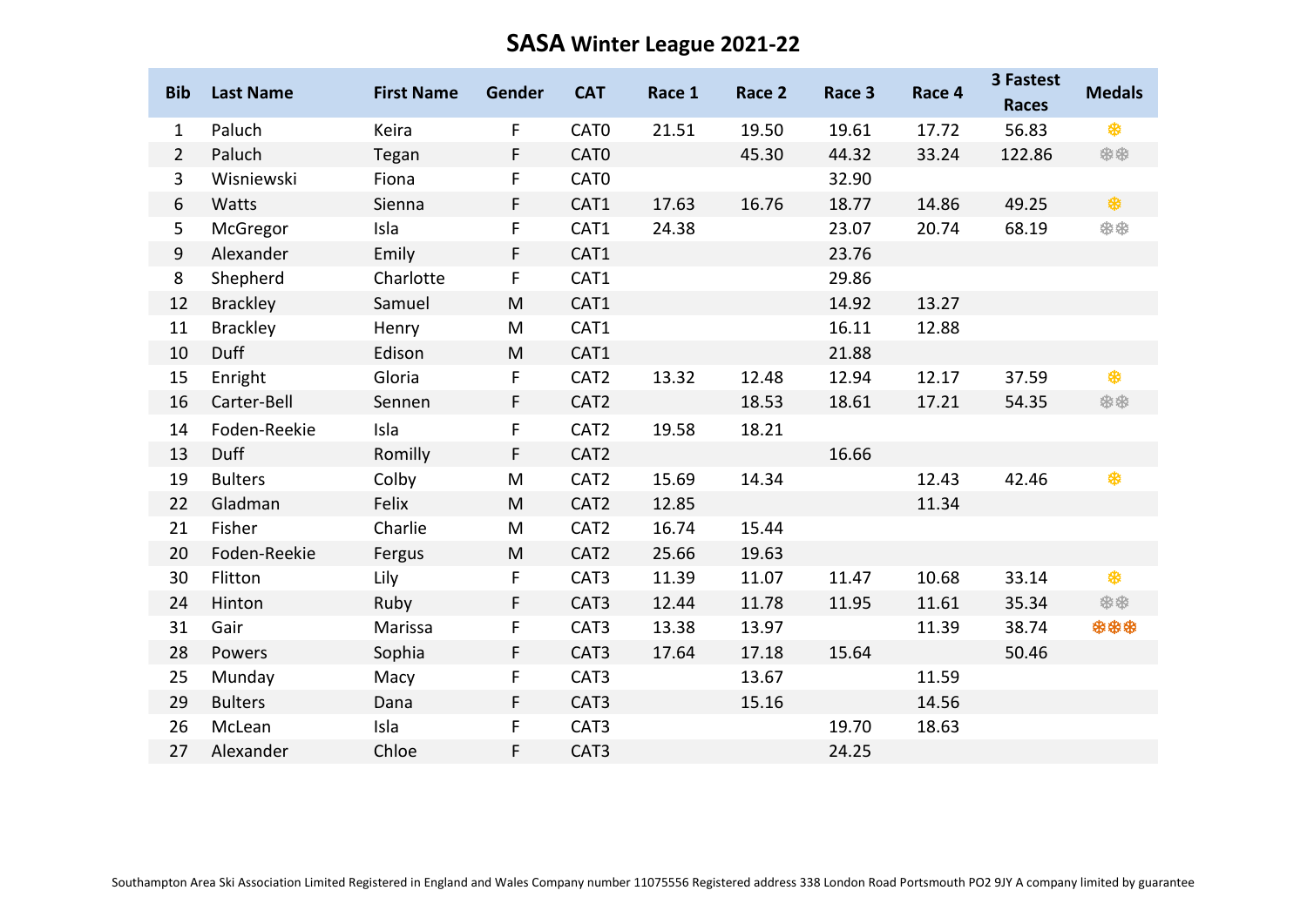## **SASA Winter League 2021-22**

| <b>Bib</b> | <b>Last Name</b> | <b>First Name</b> | Gender                                                                                                     | <b>CAT</b> | Race 1 | Race 2 | Race 3 | Race 4 | 3 Fastest<br><b>Races</b> | <b>Medals</b> |
|------------|------------------|-------------------|------------------------------------------------------------------------------------------------------------|------------|--------|--------|--------|--------|---------------------------|---------------|
| 35         | <b>Barnes</b>    | Hunter            | M                                                                                                          | CAT3       | 11.17  | 11.07  | 11.27  | 9.87   | 32.11                     | \$            |
| 32         | Trowbridge       | Daniel            | M                                                                                                          | CAT3       | 12.90  | 12.59  | 13.62  |        | 39.11                     | **            |
| 36         | Williams         | Tristan           | M                                                                                                          | CAT3       | 15.84  | 14.93  | 13.50  | 11.93  | 40.36                     | ***           |
| 33         | Rhoades          | William           | M                                                                                                          | CAT3       | 20.37  |        | 17.33  | 15.91  | 53.61                     |               |
| 37         | <b>Brackley</b>  | Freddie           | M                                                                                                          | CAT3       |        |        | 12.45  | 11.01  |                           |               |
| 39         | Hillier          | Jack              | M                                                                                                          | CAT3       | 14.01  | 13.12  |        |        |                           |               |
| 34         | Shepherd         | George            | M                                                                                                          | CAT3       | 23.51  | 19.21  |        |        |                           |               |
| 45         | Rendell          | Maisie            | $\mathsf F$                                                                                                | CAT4       | 12.31  | 11.76  | 11.90  |        | 35.97                     | 參             |
| 41         | Gladman          | Scarlett          | F                                                                                                          | CAT4       | 15.02  |        | 14.34  | 12.86  | 42.22                     | **            |
| 42         | Trowbridge       | Sophie            | $\mathsf F$                                                                                                | CAT4       | 14.08  | 13.91  | 14.70  |        | 42.69                     | ***           |
| 44         | Gair             | Claudia           | F                                                                                                          | CAT4       | 15.56  | 14.71  |        | 13.08  | 43.35                     |               |
| 40         | Wilson           | Amy               | $\mathsf{F}$                                                                                               | CAT4       | 15.67  | 14.75  | 16.44  |        | 46.86                     |               |
| 43         | Vimpany          | Ellie             | $\mathsf F$                                                                                                | CAT4       | 13.11  | 13.00  |        |        |                           |               |
| 57         | Carter-Bell      | Akai              | $\mathsf{M}% _{T}=\mathsf{M}_{T}\!\left( a,b\right) ,\ \mathsf{M}_{T}=\mathsf{M}_{T}\!\left( a,b\right) ,$ | CAT4       |        | 12.62  | 12.51  | 11.13  | 36.26                     | \$            |
| 58         | Martin           | JJ                | M                                                                                                          | CAT4       |        | 13.38  | 13.08  | 11.95  | 38.41                     | **            |
| 53         | Roberts          | Oliver            | M                                                                                                          | CAT4       | 15.38  | 14.71  | 14.99  | 12.93  | 42.63                     | ***           |
| 51         | Williams         | Aidan             | M                                                                                                          | CAT4       | 16.74  | 16.01  | 14.36  | 12.48  | 42.85                     |               |
| 54         | Frisby           | Xander            | M                                                                                                          | CAT4       | 16.04  | 15.65  | 19.14  |        | 50.83                     |               |
| 55         | Reilly           | Charley           | M                                                                                                          | CAT4       |        | 16.61  | 15.69  |        |                           |               |
| 56         | Sadler           | Charles           | ${\sf M}$                                                                                                  | CAT4       | 24.34  |        |        |        |                           |               |
| 50         | Lake             | James             | M                                                                                                          | CAT4       |        |        | 90.76  |        |                           |               |
| 64         | Flitton          | Zoe               | $\mathsf{F}$                                                                                               | CAT5       | 11.58  | 11.56  | 11.45  | 10.40  | 33.41                     | \$            |
| 62         | Gupta            | Lali              | F                                                                                                          | CAT5       | 11.97  | 11.90  | 11.98  |        | 35.85                     | **            |
| 66         | Greenhalgh       | Holly             | $\mathsf F$                                                                                                | CAT5       | 12.70  | 12.52  |        | 11.51  | 36.73                     | ***           |
| 65         | <b>Burke</b>     | Jessica           | F                                                                                                          | CAT5       | 12.62  | 12.55  | 13.07  | 11.67  | 36.84                     |               |
| 60         | Harrison-Smith   | Laura             | $\mathsf F$                                                                                                | CAT5       | 12.76  | 12.58  | 11.93  |        | 37.27                     |               |
| 61         | Livingstone      | Annabel           | $\mathsf F$                                                                                                | CAT5       | 14.52  | 13.92  | 14.19  | 13.56  | 41.67                     |               |
| 63         | Gair             | Anise             | F                                                                                                          | CAT5       | 16.44  | 16.97  |        | 14.00  | 47.41                     |               |
| 68         | McLean           | Freya             | F                                                                                                          | CAT5       |        |        | 16.11  |        |                           |               |
| 67         | Toogood          | Katie             | F                                                                                                          | CAT5       | 22.40  |        |        |        |                           |               |

Southampton Area Ski Association Limited Registered in England and Wales Company number 11075556 Registered address 338 London Road Portsmouth PO2 9JY A company limited by guarantee